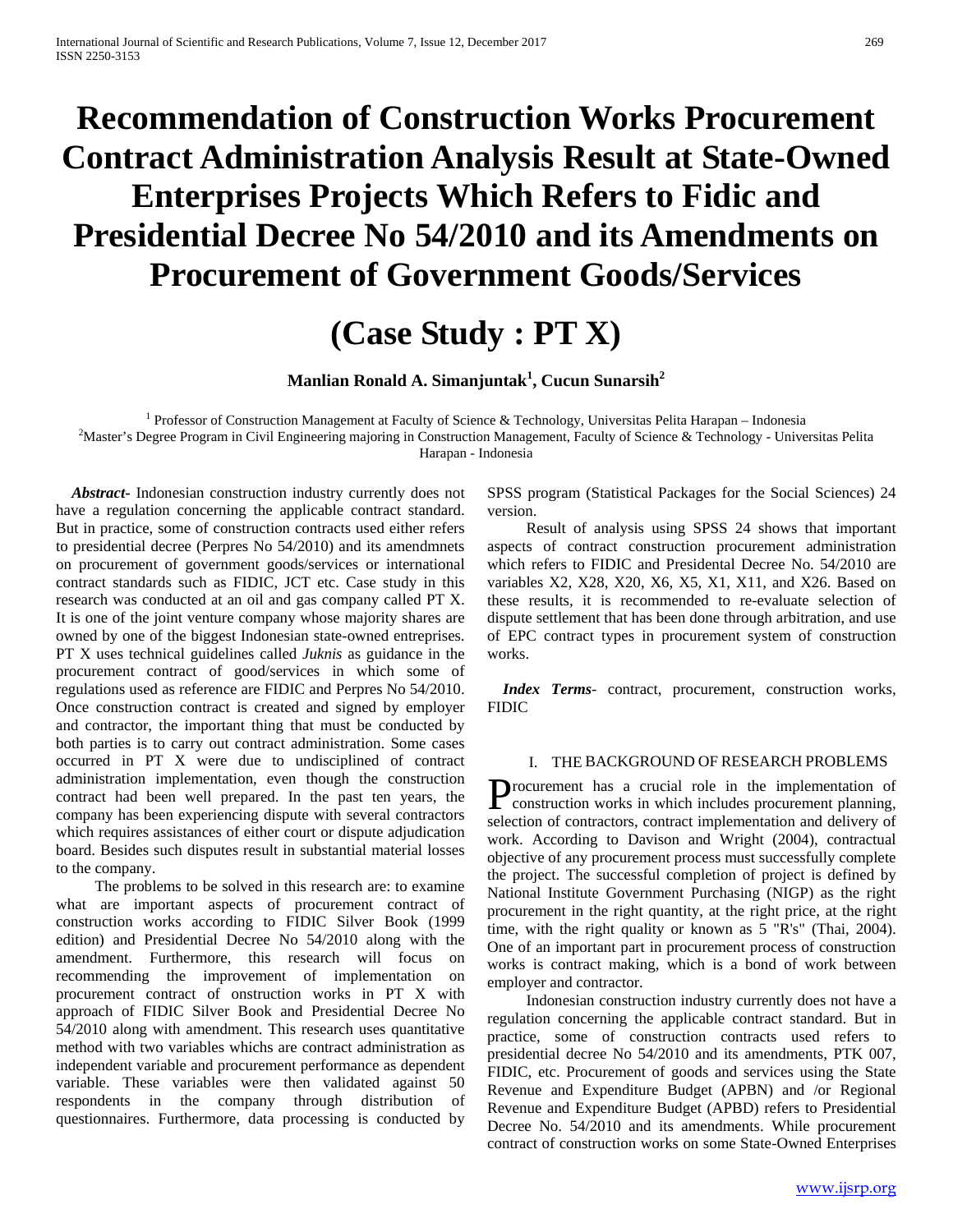refers to technical guidelines called Juknis made by each company. As for international contracts, many countries refer to FIDIC documents. Case study was conducted at PT X, a joint venture company whose majority share is owned by one of the biggest Indonesian state-owned enterprises. Contracts of construction works procurement on the company refer to Juknis, Presidential Decree No. 54/2010 and its amendments, FIDIC documents and other relevant regulations, where FIDIC document embraces a balanced risk sharing principle which is charging a risk to a party whose deemed as the most capable of controlling it.

 Once construction contract is created and signed by employer and contractor, an important thing that must be conducted by both parties related is to carry out contract administration. Some cases occurred in PT X were due to undisciplined of contract administration implementation, even though the construction contract had been well prepared. In the past ten years, the company has been experiencing dispute with several contractors which requires assistances of either court or dispute adjudication board. Besides such disputes result in substantial material losses.

 The problems to be solved in this research are: to examine what are important aspects of procurement contract of construction works according to FIDIC Silver Book (1999 edition) and Presidential Decree No 54/2010 along with the amendment. Furthermore, this research will focus on recommending an improvement of implementation on procurement contract of construction works in PT X with approach of FIDIC Silver Book and Presidential Decree No 54/2010 along with amendment.

#### II. RESEARCH PROBLEMS

This research will focus on solving the problems:

- To examine what are important aspects of construction contracts under FIDIC Silver Book and Presidential Decree No. 54/2010 and their amendments
- To recommend an analysis of improvements for procurement system in PT X based on results of the research

#### III. LITERATURE REVIEW

 Construction project implementation process began with an idea from owner which then translated by a designer in a form of construction design. The design is further constructed by observing and considering various things such as materials, mobilization, as well as technical development. Construction work has four constraints, which are cost, money, time and scope, and involves many parties such as employers, consultants as well as contractors. Relationship either between employers and contractors, or employers and consultants are legally regulated so that each party is disciplined in exercising its rights and obligations in order that construction implementation run well. Usually for some fairly complex construction work, the relationships between parties involved set in professional construction management in order to create synergies either in contractual, functional or structural relationships.

 Procurement process according to Charles L. Huston encompasses all activities necessary to procure goods or services required for a project, with purpose to control the performance of contractors and suppliers in terms of cost, quality, time and technical implementation of work. Procurement methods or processes within projects vary depending on size and complexity of the project as well as the organizing party.

 According to PMBOK (Project Management Institute Body of Knowledge), conracts are documents that legally bind buyers and sellers. Meanwhile, according to Ir. H. Nazarkhan Yasin, in the book of *Mengenal Kontrak Konstruksi di Indonesia* (2006), construction contracts can be reviewed from various aspects, such as from terms of cost calculation, service calculation, method of payment, and division of tasks. It is necessary to regulate in contract management so that contract management run properly. In other words, contract management is a process of managing all aspects related to agreements made between parties involved. In the journal of "A Detailed Analysis of The Relationship between Contrcat Administration Problems and Contract Types", mentioned that contract management process consists of six phases which are: procurement planning, solicitation planning, solicitation, source selection, contract administration, as well as contract closeout. Contract Administration is an effort to manage contracts during its implementation so that the rights and obligations of each party can be executed in accordance with the terms stated in the contract. Main point in applying a good contract administration is to understand the roles and responsibilities of each party in construction contract. According to Sherman (1996), Contract Administration is a term used to describe functions performed after each party signs contract.

 Legal aspects of construction contracts are further stipulated in legislation issued by the State of Indonesia, among others: UU No 18 Tahun 1999 tentang Jasa Konstruksi; PP No 92 Tahun 2010 tentang Perubahan Kedua atas PP No 28 Tahun 2000 tentang Usaha dan Peran Masyarakat Jasa Konstruksi; PP No 79 Tahun 2015 tentang Perubahan Kedua atas PP No 29 Tahun 2000 tentang Penyelenggaraan Jasa Konstruksi; PP No 30 Tahun 2000 tentang Penyelenggaraan Pembinaan Jasa KonstruksiPP No 4 Tahun 2015 tentang Perubahan Keempat Perpres No 54 Tahun 2010 tentang Pengadaan Barang/Jasa Pemerintah

 FIDIC is an abbreviation of *the Federation Internationale Des Ingenieurs-Conseils* (International Federation of Consulting Engineers), an association of consulting engineers, founded in 1913 by the French, Belgian and Swiss and based in Lausanne, Switzerland. FIDIC Silver Book (1999) Conditions of Contract for EPC/Turnkey Projects is a contract form commonly used for private infrastructure projects where contractors are fully responsible for project design and implementation. Risks regarding project completion include cost, time and quality charged to contractors but risks such as force majeure and war are responsibility of employers. The following are various research results relevant to this research:

a. **Hernu Suyoso, Agoes Soehardjono, As'ad Munawir, Factors Affecting Performance of Procurement Committee of Physical Construction Works in Jember Regency**, Journal of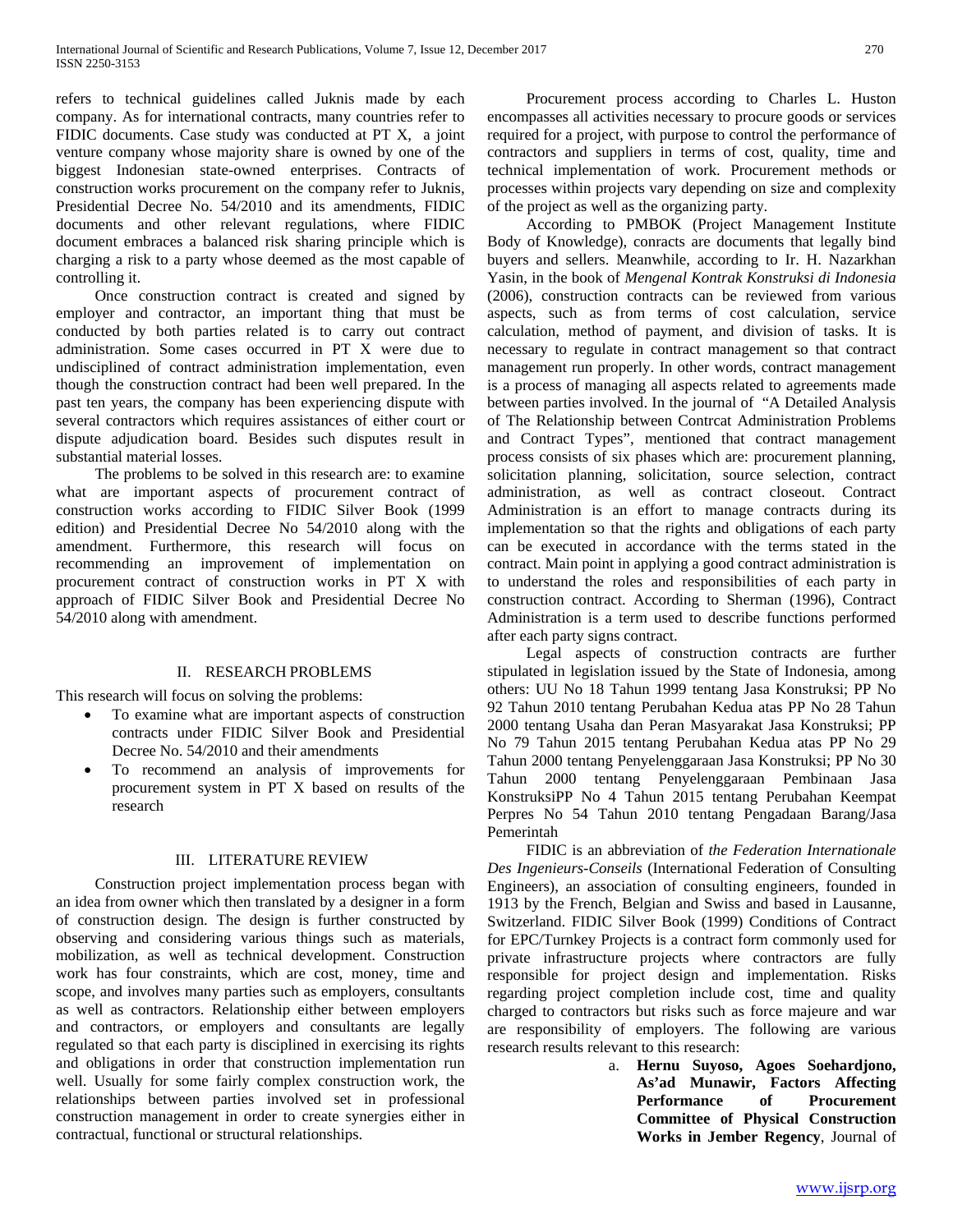Civil Engineering, Brawijaya University, Indonesia. This journal uses SPSS software, with validity and reliability test, multiple linear regression analysis, F as well as t test result analysis which is relevant to this research.

- b. **Kumarul Aripin, Kristina Sembiring, Sempurna Bangun, Evaluasi Contract administration and Monitoring of Construction Project implementation on Potential Rural Engineering Management Consultant Project***,*  Journal of Main Science and Technology, Tama Jagakarsa University, Indonesia. According to this journal, contract administration activities shall include: monitoring administration of bidding activities, monitoring of financial progress, as well as monitoring of physical progress of infrastructure development.
- c. **Bill Davison and Richard J. Sebastian, A Detailed Analysis of the Relationship between Contract Administration Problems and Contract Types,** Journal of Public Procurement, St. Cloud State University, Minnesota, USA. According to this journal, type of contract administration problem is divided into: Proposal Risk, Surety and Liability Risk, Schedule Risk, Contractual Risk, Performance Risk as well as Price Risk.
- d. **Herman Susila, Analysis of Contrcator's Inhibiting and Supporting Factors in Understanding Construction Contract Document,**  Engineering Faculty journal of Tunas Pembangunan, Surakarta, Indonesia. Theories and research methods used in this journal have similarities to the research being conducted.
- e. **Satrio Agung Utomo, Yanuar Asmara Putra, Arif Hidayat, Frida Kristiani, Evaluasi Hak & Kewajiban antara Perjanjian Kontrak Nasional Dengan Persyaratan Standar FIDIC (Studi Kasus: Proyek Pembangunan Gedung Pemuda Dan Kebudayaan Temanggung**, Jurnal Fakultas Teknik Universitas Diponegoro, Semarang, Indonesia. This journal compares each verse between national contract agreement and FIDIC standard, which is similar to the research undertaken.

## IV. RESEARCH METHODOLOGY

**1. Research Process**

 The first step taken after formulating research problems is to dig information from related sources (e.g direct interview, website, Juknis, and some construction work contracts) to get an idea of how portrait of procurement contracts of construction works in State-Owned Enterprises, especially PT X which refers to FIDIC and Presidential Decree No. 54/2010 and its amendments. Based on these sources then obtained the factors and variables in the procurement of construction works. These variables subsequently are packaged in a form of questionnaire to be distributed to the minimum of 50 employees of PT X who have backgrounds and competencies relevant to the research topic whom respondents were selected based on certain criteria. Data obtained from the questionnaire were then summarized and processed using SPSS. In addition, various tests such as validity, reliability, correlation, intercorrelation, factor, regression, and F and t test analysis were conducted to see what are the important aspects of construction contracts under FIDIC and Perpres No. 54/2010 and their amendments. This research then ends with recommendation of improvement to PT X based on result of this research.

#### **2. Survey Respondents**

 The respondents chosen in this research were homogeneous respondents who came entirely from the employee of PT X with these criteria: having minimum education of Diploma, having at least three years work experiences related to civil engineering and contracts, as well as having minimum age of 25 years. These requirements are given to ensure that respondent understands the research topic so that the answers given are in accordance with the assumptions specified. The technique used is total sampling wherein samples taken involving the entire population. with the consideration that population in this research is under 200 persons.

## **3. Factors and Research Variables**

 This research focuses on factors and variables associated with FIDIC Silver Book and Presidential Decree No. 54/2010 and its amendments in relation to contract administration. Based on comparison of two documents above, as well as other related journals and references, there are obtained 10 factors and 40 variables (X) as follows:

- Preparation of contract implementation which consists of: determining communication procedures/correspondence between parties involved before commencement date of contract  $(X1)$ ; conducting contract implementation and coordination meetings to monitor project progress (X2); reviewing the completeness of contract documents before commencement date of contract (X3); determining system and archive storage for all contract documents during execution period of contract (X4); carrying out contract administration in an EPC contract that refers to FIDIC or Presidential Decree No. 54/2010 and its amendments (X5).
- Management of variation and adjustments, which consists of: limiting the amount of variation and adjustments in order to run an orderly contract administration (X6); managing variation and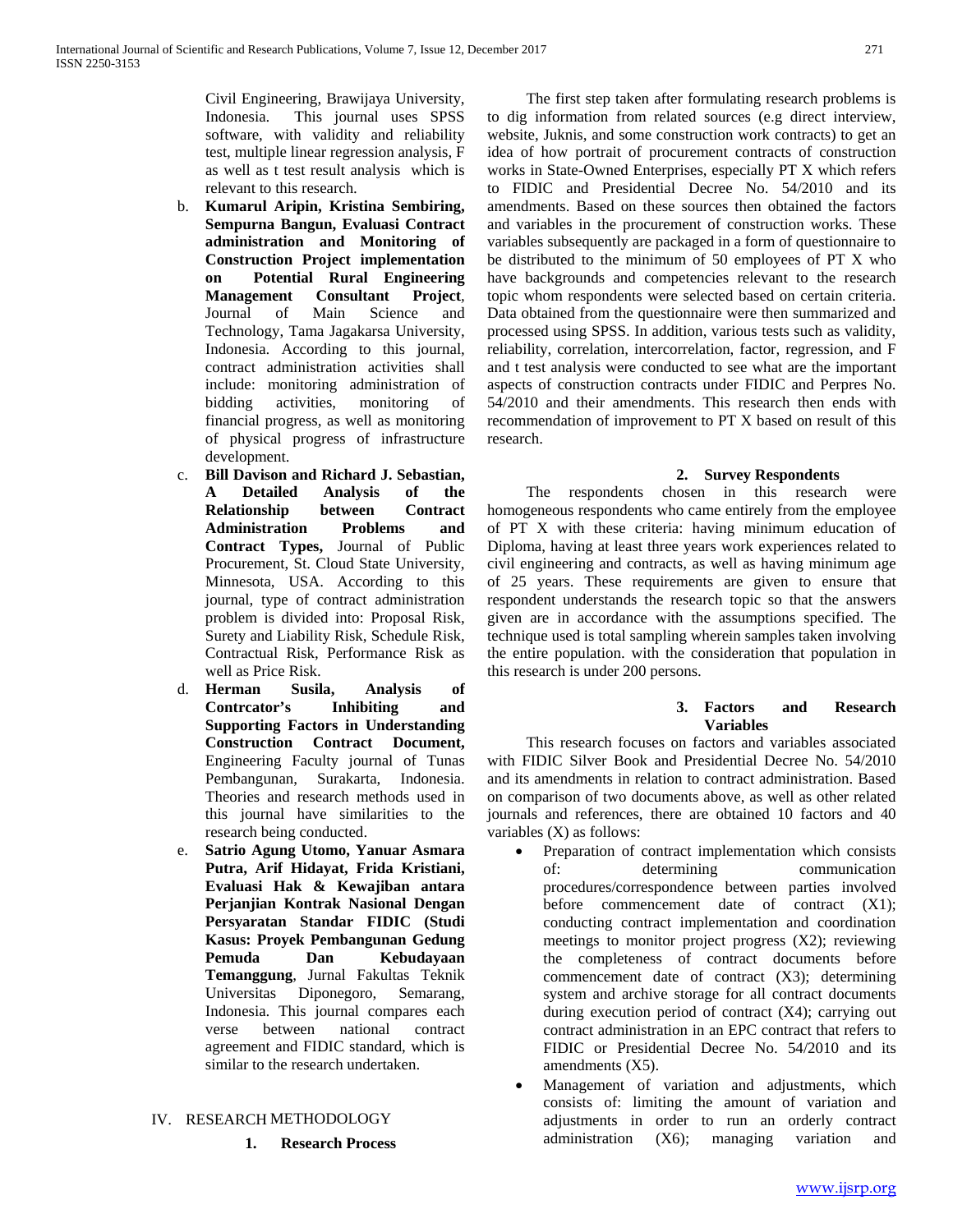adjustments in order to run an orderly contract administration (X7); minimizing the possibility of change due to scope and volume of work (X8); as well as minimizing any changes due to administrative issues (X9).

- Management of payment, which consists of: performing detailed and clear financial and/or payment documentation and administration during term of contract (X10); managing payment in accordance with agreement specified in contract (X11); monitoring payments in accordance with the currency agreed in contrac (X12)t; determining payment procedure prior to commencement date of contract (X13); managing payment well in relation to contract administration (X14); determining all taxes, duties, and fees payable by contractors (X15); managing payments for construction works based on the work already installed (X16); monitoring the implementation of indemnities for employers in accordance with contract due to late of payment to contractors (X17).
- Management of bond, which consists of: managing payment of performance bond (X18); monitoring validity period of performance bond since commencement date of contract until handover of other goods/services or first handover of construction works (X19); managing advance payment with a guarantee in relation to the orderly contract administration (X20); monitoring return of maintenance bond/retention to contractors once maintenance period is completed, usually six months for permanent works, and three months for semi-permanent works (X21); monitoring return of performance bond after the work is one hundred percent completed (X22); managing payment of maintenance bond (X23); managing payment of retention (X24).
- Settlment of disputes, which consists of: managing settlement of disputes between parties by prioritizing it through deliberation (X25); managing dispute settlement through arbitration/court if deliberation is not reached (X26).
- Implementation of sanctions/penalties, which consists of: defining the category of violations in the contract (X27); administering sanctions/penalties for them who commit a violation (X28); administering financial sanctions in case of a violation committed by contractors (X29); monitoring the implementation of the same sanctions if employers commit a violation (X30).
- Anticipation of force majeure, which consists of: anticipating force majeure in the contract (X31); managing delay of works due to force majeure  $(X32)$ ; determining notification procedure of force majeure by contractor to the employer (X33).
- Termination of contract, which consists of: managing termination of contract by employers (X34), managing termination of contract by contractors (X35); ensuring that contract termination basis and criteria are clearly stated in the contract (X36).
- Final hand over, whoch consists of: managing signing of final handover (X37); anticipating if the contractor

does not sign final handover (by being blacklisted or disputed) (X38).

• Evaluation of contract, which consists of: evaluating the completed contract (X39); providing recommendations for subsequent contracting based on the experience of the previous contracts (X40).

## V. DISCUSSION

 Based on the data gathered, only 39 out of 50 respondents met the required qualifications which have minimum education background Diploma, while eleven other respondents have high school education background. However the the eleven respondents have quite long working period as follows: two respondents have between 15 to 20 years working period, eight repondents have between 21 to 30 years working period, and one respondent has above 30 years working period. Assuming that the longer working period of an employee the higher the employee's competence in its field, it is decided that the eleventh of respondent's data will be taken into account in the analysis. However after recapitulation of respondent's answers, some of answers given seem to have an extreme numbers (outliers) compared to the average answers of other respondents. Those numbers are probably due to lack of respondent's understanding to the questions given. Unfortunately the existence of extreme numbers will disrupt stability of model created. Therefore, it is conducted validity, reliability, correlation and intercorrelation test using SPSS 24, to eliminate these outliers data, then followed by regression analysis to determine the model of equation formed. Based on assumptions used at the beginning of research, there are ten factors and 40 variables affecting the procurement performance of construction works in PT X. However, the results of data analysis questionnaire using SPSS 24, as well as various tests described above show that only eight variables whose significantly influence on the procurement performance. Those eights variables are X2 with the contribution value of 46.9%, X28 with the contribution value to the model of 18.2%, X20 with a contribution value of 7.9%, X6 with a contribution value of 5.7%, X5 with the contribution value 4.9%, X1 with a contribution value of 2.1%, X11 with a contribution value of 1.5%, X26 with a contribution value of 0.9%. It shows that all the model-forming variables have contributed 88.1% to the model.

 Based on results of discussion above, the following points are recommended to PT X for improvement of procurement performance in the company such as, the selection of dispute settlement which has been done through arbitration as stated in construction works procurement contracts in PT X, seems no longer relevant to do, considering in some recent cases PT X always lose. Although theoretically dispute resolution through arbitration has several advantages over other alternative settlements such as litigation, but it does not seem to be appropriate for PT X. Therefore, there should be a re-evaluation in selecting alternative dispute resolution in accordance with the characteristics of company. In addition, among some cases disputed, it turns out using EPC contract where contractor performs design, procurement and construction. But apparently not every contractors have a good access to suppliers, due to location of PT X in remote area so that access to the supplier is